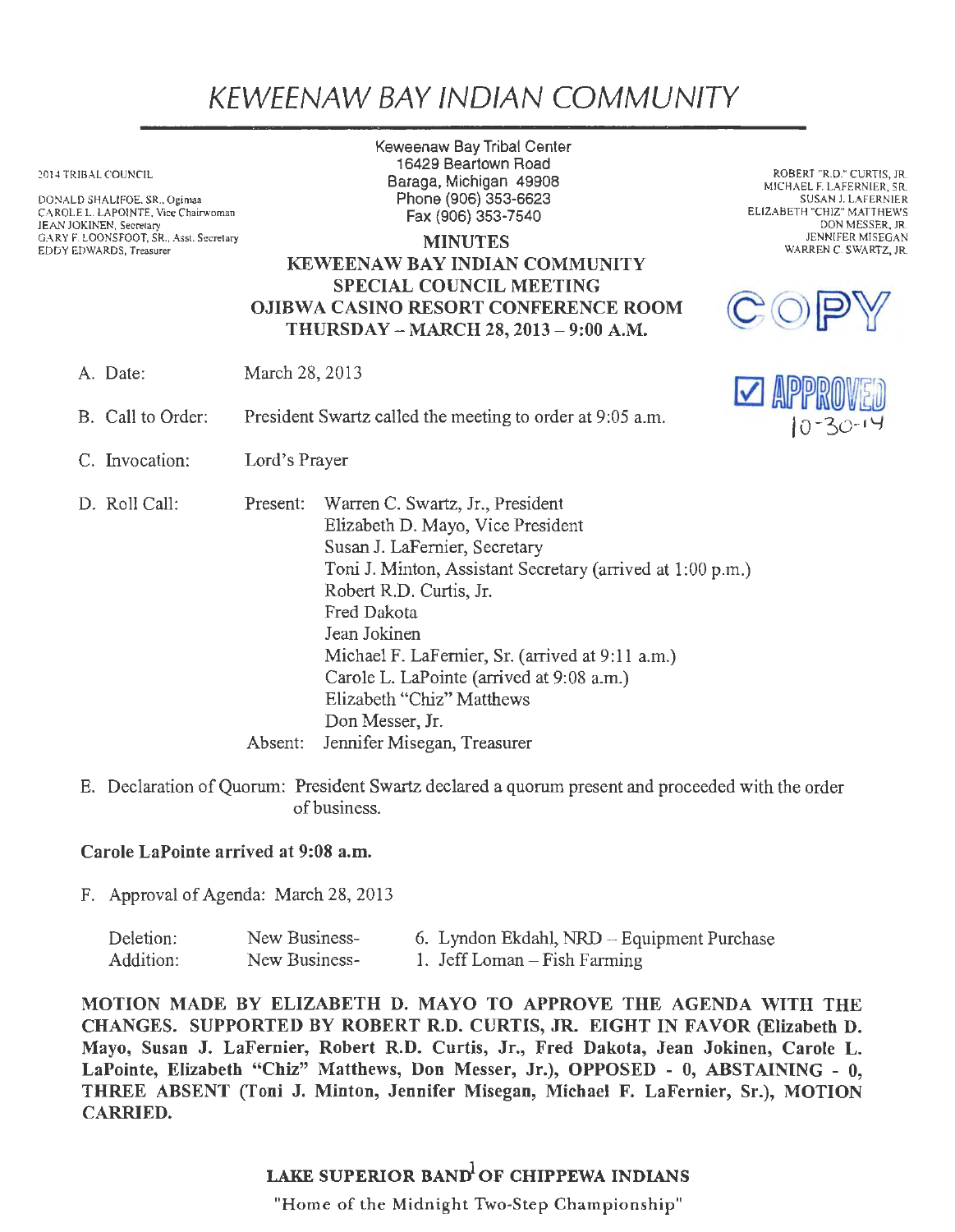## Mike LaFernier, Sr. arrived at 9:11 a.m.

G. For Your Information:

- 1. Department of the Interior Sequestration Order Canceling approximately \$85 billion in Budgetary Resources across the federal government
- 2. Tribal Transportation Program Review Report from U.S. Department of the Interior (January 30-31, 2013)
- 3. KISMA (Keweenaw Invasive Species Management Area) MOU for your review to prevent and control non-native invasive species
- H. Approval of Meeting Minutes:
	- 1. March 29, 2012

MOTION MADE BY ELIZABETH D. MAYO TO APPROVE THE MARCH 29, 2012 MEETING MINUTES. SUPPORTED BY FRED DAKOTA. EIGHT IN FAVOR (Elizabeth D. Mayo, Susan J. LaFernier, Robert R.D. Curtis, Jr., Fred Dakota, Jean Jokinen, Michael F. LaFernier, Sr., Carole L. LaPointe, Elizabeth "Chiz" Matthews), OPPOSED - O, ONE ABSTAINING (Don Messer, Jr.), TWO ABSENT (Toni J. Minton, Jennifer Misegan), MOTION CARRIED.

2. April 5, 2012

MOTION MADE BY FRED DAKOTA TO APPROVE THE APRIL 5, 2012 MEETING MINUTES. SUPPORTED BY ELIZABETH "CHIZ" MATTHEWS. EIGHT IN FAVOR (Elizabeth D. Mayo, Susan J. LaFernier, Robert R.D. Curtis, Jr., Fred Dakota, Jean Jokinen, Michael F. LaFernier, Sr., Carole L. LaPointe, Elizabeth "Chiz" Matthews), OPPOSED - 0, ONE ABSTAINING (Don Messer, Jr.), TWO ABSENT (Toni J. Minton, Jennifer Misegan), MOTION CARRIED.

3. April 12, 2012

MOTION MADE BY ELIZABETH D. MAYO TO APPROVE THE APRIL 12, 2012 MEETING MINUTES. SUPPORTED BY FRED DAKOTA. SEVEN IN FAVOR (Elizabeth D. Mayo, Susan J. LaFernier, Robert R.D. Curtis, Jr., Fred Dakota, Jean Jokinen, Michael F. LaFernier, Sr., Elizabeth "Chiz" Matthews), OPPOSED - O, TWO ABSTAINING (Carole L. LaPointe, Don Messer, Jr.), TWO ABSENT (Toni J. Minton, Jennifer Misegan), MOTION CARRIED.

4. April 14, 2012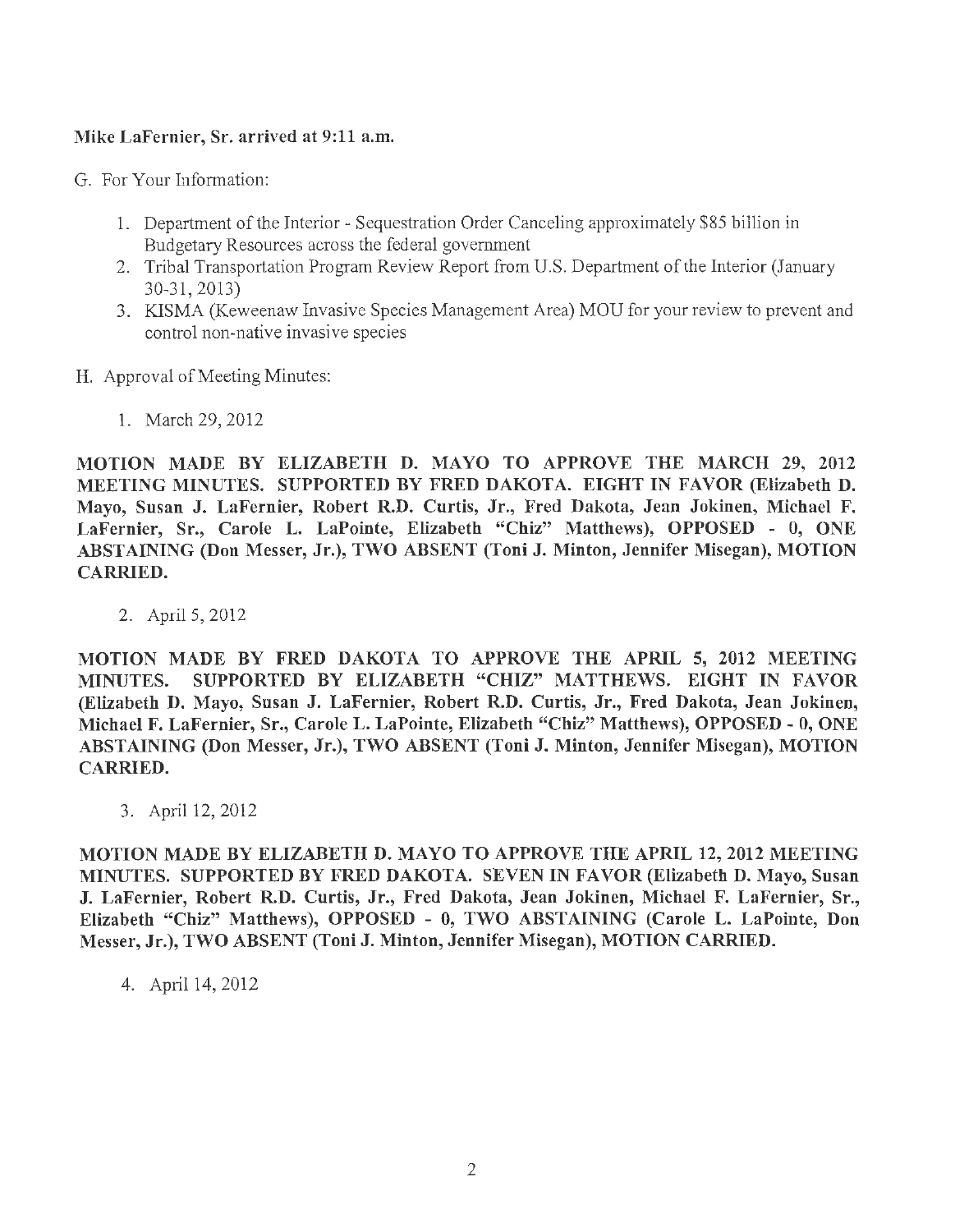MOTION MADE BY FRED DAKOTA TO APPROVE THE APRIL 14, 2012 MEETING MINUTES. SUPPORTED BY CAROLE L. LAPOINTE. EIGHT IN FAVOR (Elizabeth D. Mayo, Susan J. LaFernier, Robert R.D. Curtis, Jr., Fred Dakota, Jean Jokinen, Michael F. LaFernier, Sr., Carole L. LaPointe, Elizabeth "Chiz" Matthews), OPPOSED - O, ONE ABSTAINING (Don Messer, Jr.), TWO ABSENT (Toni J. Minton, Jennifer Misegan), MOTION CARRIED.

- I. Old Business:
	- 1. Susan LaFemier, Secretary Clarify a Motion from 03/09/13-Dan MacNeil Donation

MOTION MADE BY JEAN JOKINEN TO APPROVE A ONE-TIME DONATION OF \$7,000.00 TO DAN MACNEIL CONTINGENT UPON AN AGREEMENT THAT HE WILL WORK FOR KBIC AND IF HE DOES NOT PASS THE BAR EXAM HE WILL RETURN THE MONEY. SUPPORTED BY CAROLE L. LAPOINTE. NINE IN FAVOR (Elizabeth D. Mayo, Susan J. LaFernier, Robert R.D. Curtis, Jr., Fred Dakota, Jean Jokinen, Michael F. LaFernier, Sr., Carole L. LaPointe, Elizabeth "Chiz" Matthews, Don Messer, Jr.), OPPOSED - O, ABSTAINING - 0, TWO ABSENT (Toni J. Minton, Jennifer Misegan), MOTION CARRIED.

2. David Haataja, GM, Dale Shalifoe, Baraga Casino Assistant General Manager - Michael Joseph License Agreement Renewal for Baraga Casino (tabled on 3/07/13) The surveillance reports were reviewed regarding "dusting off' from 6 months to 1 year prior

MOTION MADE BY ELIZABETH D. MAYO TO APPROVE THE MICHAEL JOSEPH LICENSE AGREEMENT RENEWAL FOR THE BARAGA CASINO. SUPPORTED BY MICHAEL F. LAFERNIER, SR. EIGHT IN FAVOR (Elizabeth D. Mayo, Susan J. LaFernier, Robert R.D. Curtis, Jr., Fred Dakota, Jean Jokinen, Michael F. LaFernier, Sr., Carole L. LaPointe, Elizabeth "Chiz" Matthews), ONE OPPOSED (Don Messer, Jr.), ABSTAINING - 0, TWO ABSENT (Toni J. Minton, Jennifer Misegan), MOTION CARRIED.

- J. New Business:
	- 1. Jeff Loman Fish Farming

According to an article in the L'Anse Sentinel, WUPPDR is considering an Aqua Fish Farm. Jeff explained the dangerous levels of pathogens and diseases carried by penned fish which are carried to the other fish in the bay. Jeff also expressed his dissatisfaction with local governments not consulting with the Tribe on issues such as this. He feels Keweenaw Bay is proven to be essential to the reasons behind the creation of the reservation and the Tribe needs to oppose the aqua culture fish farming.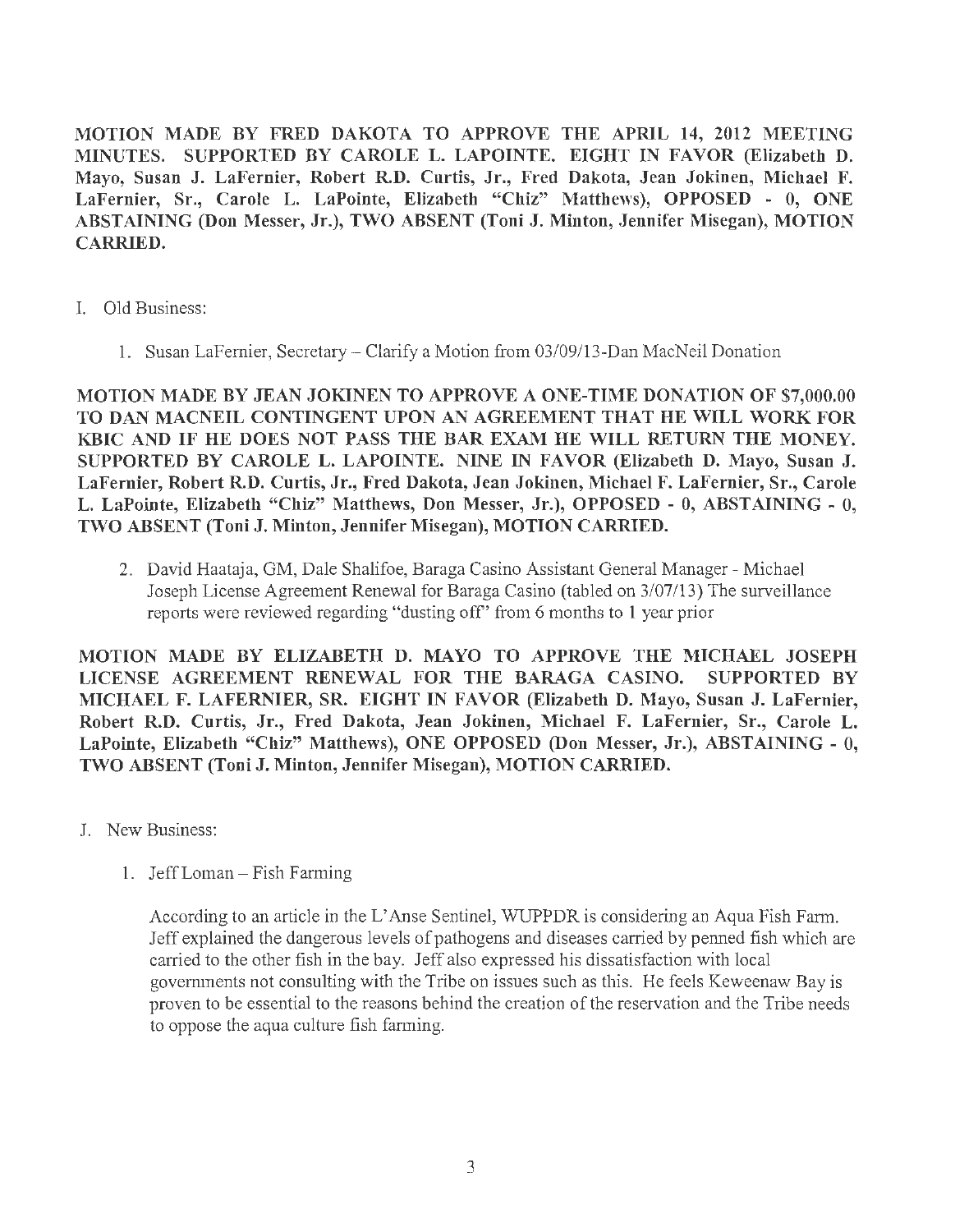MOTION MADE BY ELIZABETH D. MAYO TO DRAW A RESOLUTION OPPOSING FISH FARMING AND HAVE IT BROUGHT BACK TO THE COUNCIL FOR REVIEW AND PASSAGE. SUPPORTED BY JEAN JOKINEN. NINE IN FAVOR (Elizabeth D. Mayo, Susan J. LaFernier, Robert R.D. Curtis, Jr., Fred Dakota, Jean Jokinen, Michael F. LaFernier, Sr., Carole L. LaPointe, Elizabeth "Chiz" Matthews, Don Messer, Jr.), OPPOSED - O, ABSTAINING - O, TWO ABSENT (Toni J. Minton, Jennifer Misegan), MOTION CARRIED.

Break:  $10:05 - 10:15$  a.m.

2. David Haataja, Casinos General Manager/Dale Shalifoe, Baraga Casino Assistant General Manager/Jacki Skytta, Casinos Marketing Manager - Marketing Budget Modification for the Can-Am Craze promotion

MOTION MADE BY ELIZABETH D. MAYO TO APPROVE THE TRANSFER OF \$20,000.00 FROM THE BARAGA CASINO MARKETING TO THE MARQUETTE CASINO MARKETING BUDGET. SUPPORTED BY MICHAEL F. LAFERNIER, SR. SEVEN IN FAVOR (Elizabeth D. Mayo, Susan J. LaFernier, Fred Dakota, Michael F. LaFernier, Sr., Carole L. LaPointe, Elizabeth "Chiz" Matthews, Don Messer, Jr.), ONE OPPOSED (Jean Jokinen), ABSTAINING - 0, THREE ABSENT (Toni J. Minton, Jennifer Misegan, Robert R.D. Curtis, Jr.), MOTION CARRIED.

(R.D. Curtis is out of the room)

3. Darren Webb, Commodity Foods Director-Air Conditioning Unit for the food area-(3) Bids

MOTION MADE BY ELIZABETH D. MAYO TO APPROVE THE IN-HOUSE BID FROM THE PUBLIC WORKS DEPARTMENT IN THE AMOUNT OF \$10,456.76 FOR THE COMMODITY FOODS PROGRAM WAREHOUSE AIR CONDITIONING UNIT. SUPPORTED BY CAROLE L. LAPOINTE. NINE IN FAVOR (Elizabeth D. Mayo, Susan J. LaFernier, Robert R.D. Curtis, Jr., Fred Dakota, Jean Jokinen, Michael F. LaFernier, Sr., Carole L. LaPointe, Elizabeth "Chiz" Matthews, Don Messer, Jr.), OPPOSED - 0, ABSTAINING - O, TWO ABSENT (Toni J. Minton, Jennifer Misegan), MOTION CARRIED.

4. Pam Queoff, M3 Insurance Senior Account Executive/Scott Lanphear, Senior Risk Manager - Annual Insurance Stewardship Report 2013 to evaluate the insurance program and risk management efforts

Pam updated the Council on KBIC's insurance program. Rates will increase slightly. Cyber liability was addressed regarding Social Media, which Pam stated has huge exposures.

- 5. Chuck Brumleve, Mining Specialist
	- a) Update on Developing Options for Control of Mineral Development on the L'Anse Reservation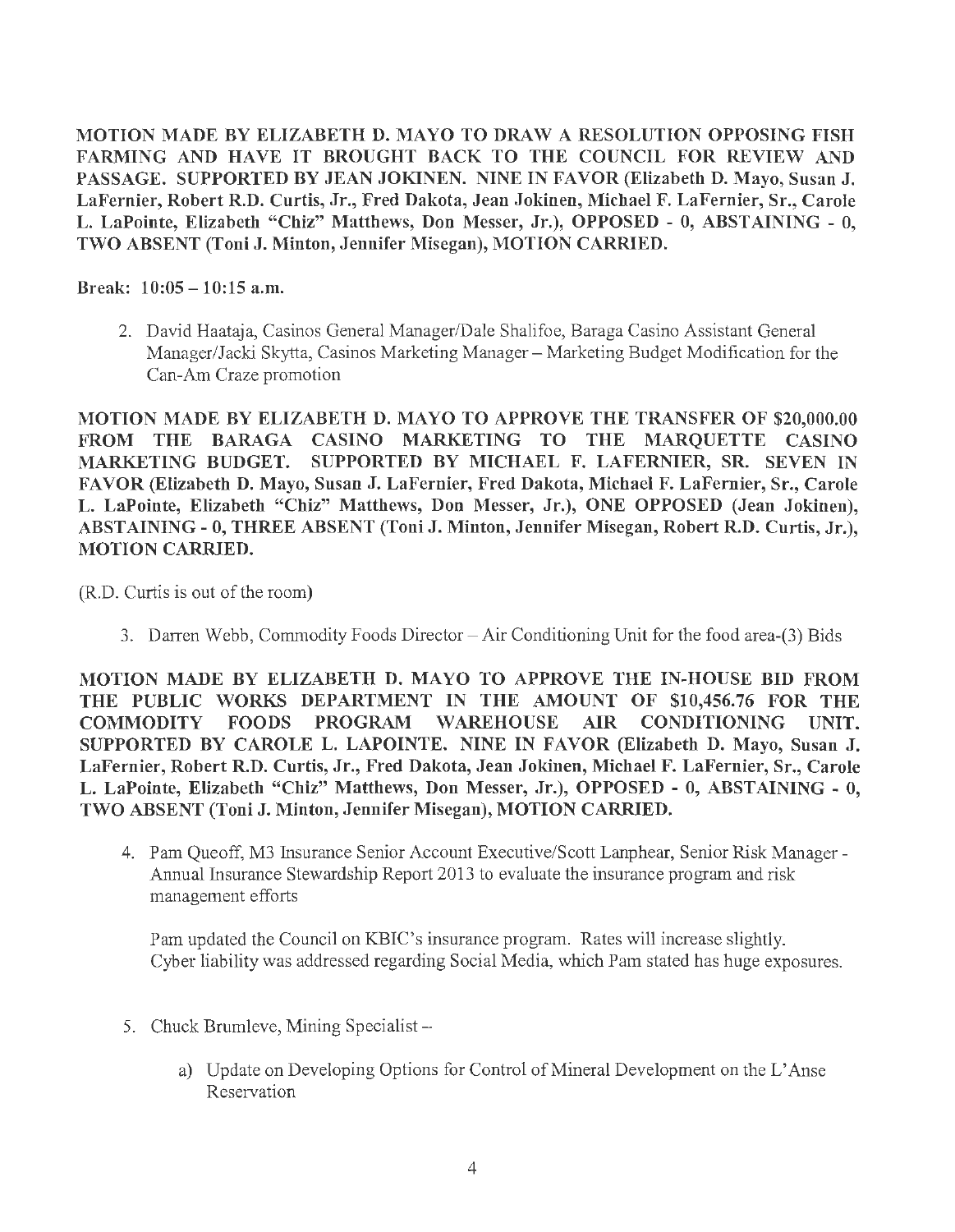b) U.S. Geological Survey Joint Funding Agreement for Water Monitoring of the Yellow Dog Plains and the Huron Mountain Club Commitment Letter

MOTION MADE BY FRED DAKOTA TO APPROVE THE JOINT FUNDING AGREEMENT BETWEEN KBIC AND THE HURON MOUNTAIN CLUB AND THE USGS FOR WATER MONITORING OF THE YELLOW DOG PLAINS. SUPPORTED BY CAROLE L. LAPOINTE. NINE IN FAVOR (Elizabeth D. Mayo, Susan J. LaFernier, Robert R.D. Curtis, Jr., Fred Dakota, Jean Jokinen, Michael F. LaFernier, Sr., Carole L. LaPointe, Elizabeth "Chiz" Matthews, Don Messer, Jr.), OPPOSED - 0, ABSTAINING - O, TWO ABSENT (Toni J. Minton, Jennifer Misegan), MOTION CARRIED.

- 6. Lori Sherman, Natural Resource Director
	- a) 2013-2014 Commercial Fishing Licenses/Jeanne Kauppila Present (19) Applications

MOTION MADE BY ELIZABETH "CHIZ" MATTHEWS TO APPROVE THE COMMERCIAL FISHING LICENSES PRESENTED AND FRED COTE III FOR A SMALL ON-OFF LICENSE. SUPPORTED BY SUSAN J. LAFERNIER. NINE IN FAVOR (Elizabeth D. Mayo, Susan J. LaFernier, Robert R.D. Curtis, Jr., Fred Dakota, Jean Jokinen, Michael F. LaFernier, Sr., Carole L. LaPointe, Elizabeth "Chiz" Matthews, Don Messer, Jr.), OPPOSED - 0, ABSTAINING - O, TWO ABSENT (Toni J. Minton, Jennifer Misegan), MOTION CARRIED.

- b) 2013 Environmental Fair- \$450.00 is needed to fund t-shirts. The Youth Program or Ojibwa Community College may have funds available.
- c) Superior Watershed Partnership Funding Transfer Agreement in the amount of \$50,000 for replacing culverts on Menge Creek with a \$5,000 in-kind match

MOTION MADE BY ELIZABETH D. MAYO TO APPROVE THE SUPERIOR WATERSHED PARTNERSHIP FUNDING TRANSFER AGREEMENT IN THE AMOUNT OF \$50,000.00 FOR A FISH PASSAGE THROUGH MENGE CREEK. SUPPORTED BY ROBERT R.D. CURTIS, JR. SEVEN IN FAVOR (Elizabeth D. Mayo, Robert R.D. Curtis, Jr., Fred Dakota, Michael F. LaFernier, Sr., Carole L. LaPointe, Elizabeth "Chiz" Matthews, Don Messer, Jr.), TWO OPPOSED (Susan J. LaFernier, Jean Jokinen), ABSTAINING - O, TWO ABSENT (Toni J. Minton, Jennifer Misegan), MOTION CARRIED.

Susan LaFernier stated that there are concerns with the Partnership's relationship with Rio Tinto

7. Cynthia Curtis (not present) - Request to Waive Pavilion/Campground Fee for Women's Group on June 20-24, 2013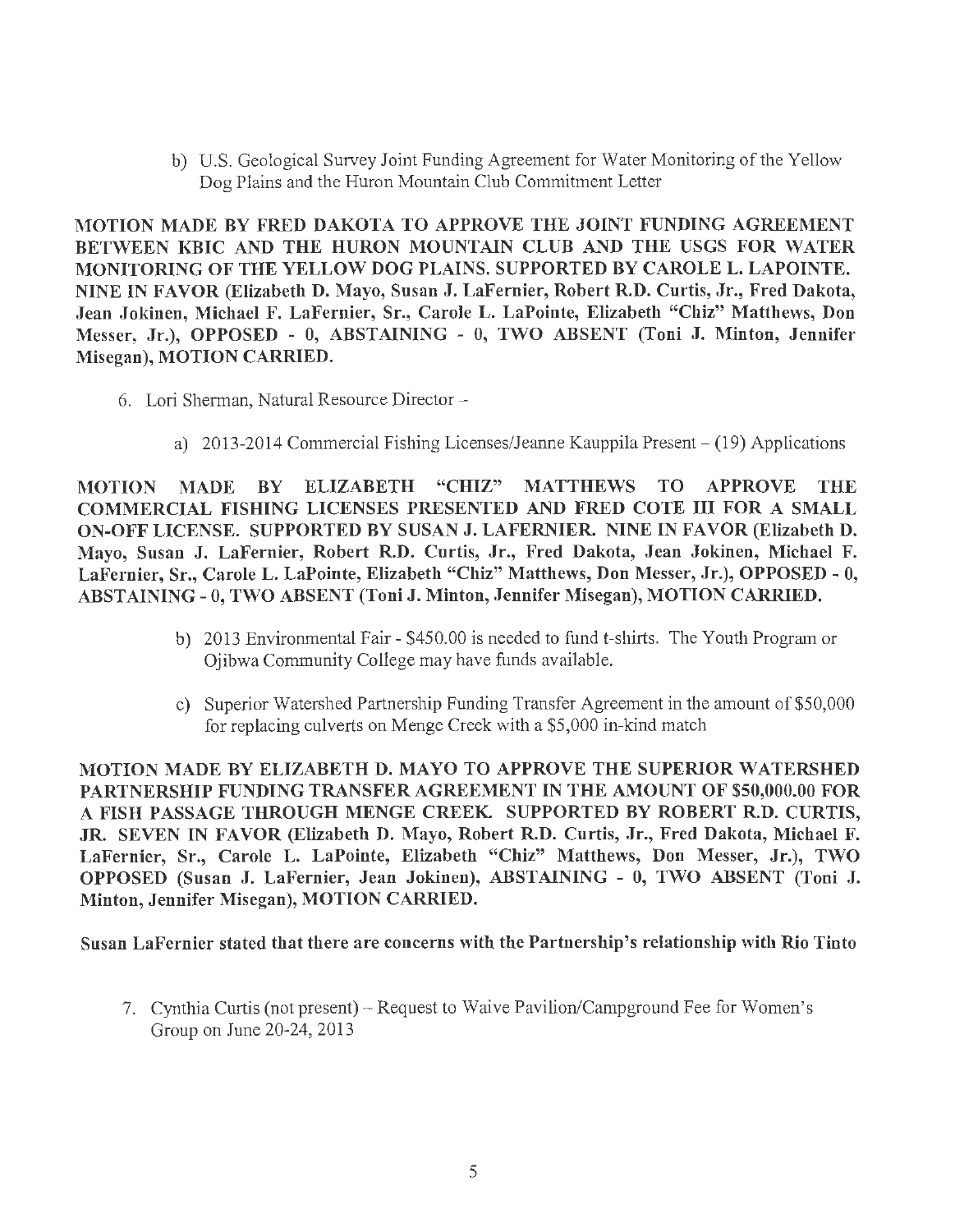MOTION MADE BY ELIZABETH "CHIZ" MATTHEWS TO WAIVE THE PAVILION AND CAMPGROUND FEES FOR THE WOMEN'S GROUP GATHERING JUNE 20-24, 2013. SUPPORTED BY SUSAN J. LAFERNIER. EIGHT IN FAVOR (Elizabeth D. Mayo, Susan J. LaFernier, Robert R.D. Curtis, Jr., Fred Dakota, Jean Jokinen, Carole L. LaPointe, Elizabeth "Chiz" Matthews, Don Messer, Jr.), ONE OPPOSED (Michael F. LaFernier, Sr.), ABSTAINING - O, TWO ABSENT (Toni J. Minton, Jennifer Misegan), MOTION CARRIED.

8. Bruce LaPointe, Project Manager - Bids for Front-End Loader (4) Bobcat Toolcat 5600 F-Series from the Roads Budget

MOTION MADE BY ROBERT R.D. CURTIS, JR. TO APPROVE THE PURCHASE OF A BOBCAT AND ATTACHMENTS FROM QUALITY EQUIPMENT, INC. IN THE AMOUNT OF \$59,662.00. SUPPORTED BY MICHAEL F. LAFERNIER, SR. NINE IN FAVOR (Elizabeth D. Mayo, Susan J. LaFernier, Robert R.D. Curtis, Jr., Fred Dakota, Jean Jokinen, Michael F. LaFernier, Sr., Carole L. LaPointe, Elizabeth "Chiz" Matthews, Don Messer, Jr.), OPPOSED - O, ABSTAINING - O, TWO ABSENT (Toni J. Minton, Jennifer Misegan), MOTION CARRIED.

9. Fred Dakota - MIEA Travel Request for Ojibwa Senior Citizens - Spring Conference in Battle Creek, Michigan April 8-10, 2013 for \$4,808.42

MOTION MADE BY JEAN JOKINEN TO APPROVE THE TRAVEL REQUEST FROM THE OJIBWA SENIOR CITIZENS FOR THE MIEA SPRING CONFERENCE. SUPPORTED BY ROBERT R.D. CURTIS, JR. NINE IN FAVOR (Elizabeth D. Mayo, Susan J. LaFernier, Robert R.D. Curtis, Jr., Fred Dakota, Jean Jokinen, Michael F. LaFernier, Sr., Carole L. LaPointe, Elizabeth "Chiz" Matthews, Don Messer, Jr.), OPPOSED - O, ABSTAINING - O, TWO ABSENT (Toni J. Minton, Jennifer Misegan), MOTION CARRIED.

10. President Swartz - Baraga Area Schools Yearbook Ad Request

MOTION MADE BY SUSAN J. LAFERNIER TO APPROVE THE BARAGA AREA SCHOOLS REQUEST TO PURCHASE A SCHOOL YEARBOOK FULL-PAGE AD IN THE AMOUNT OF \$180.00. SUPPORTED BY ELIZABETH D. MAYO. NINE IN FAVOR (Elizabeth D. Mayo, Susan J. LaFernier, Robert R.D. Curtis, Jr., Fred Dakota, Jean Jokinen, Michael F. LaFernier, Sr., Carole L. LaPointe, Elizabeth "Chiz" Matthews, Don Messer, Jr.), OPPOSED - O, ABSTAINING- 0, TWO ABSENT (Toni J. Minton, Jennifer Misegan), MOTION CARRIED.

11. Larry Denomie III, CEO - Weekly Update

MOTION MADE BY MICHAEL F. LAFERNIER, SR. TO GO INTO CLOSED SESSION AT 11 :56 A.M. SUPPORTED BY CAROLE L. LAPOINTE. THREE IN FAVOR (Susan J. LaFernier, Michael F. LaFernier, Sr., Carole L. LaPointe), SIX OPPOSED (Elizabeth D. Mayo, Robert R.D. Curtis, Jr., Fred Dakota, Jean Jokinen, Elizabeth "Chiz" Matthews, Don Messer, Jr.), ABSTAINING - 0, TWO ABSENT (Toni J. Minton, Jennifer Misegan), MOTION DEFEATED.

[Open Session]